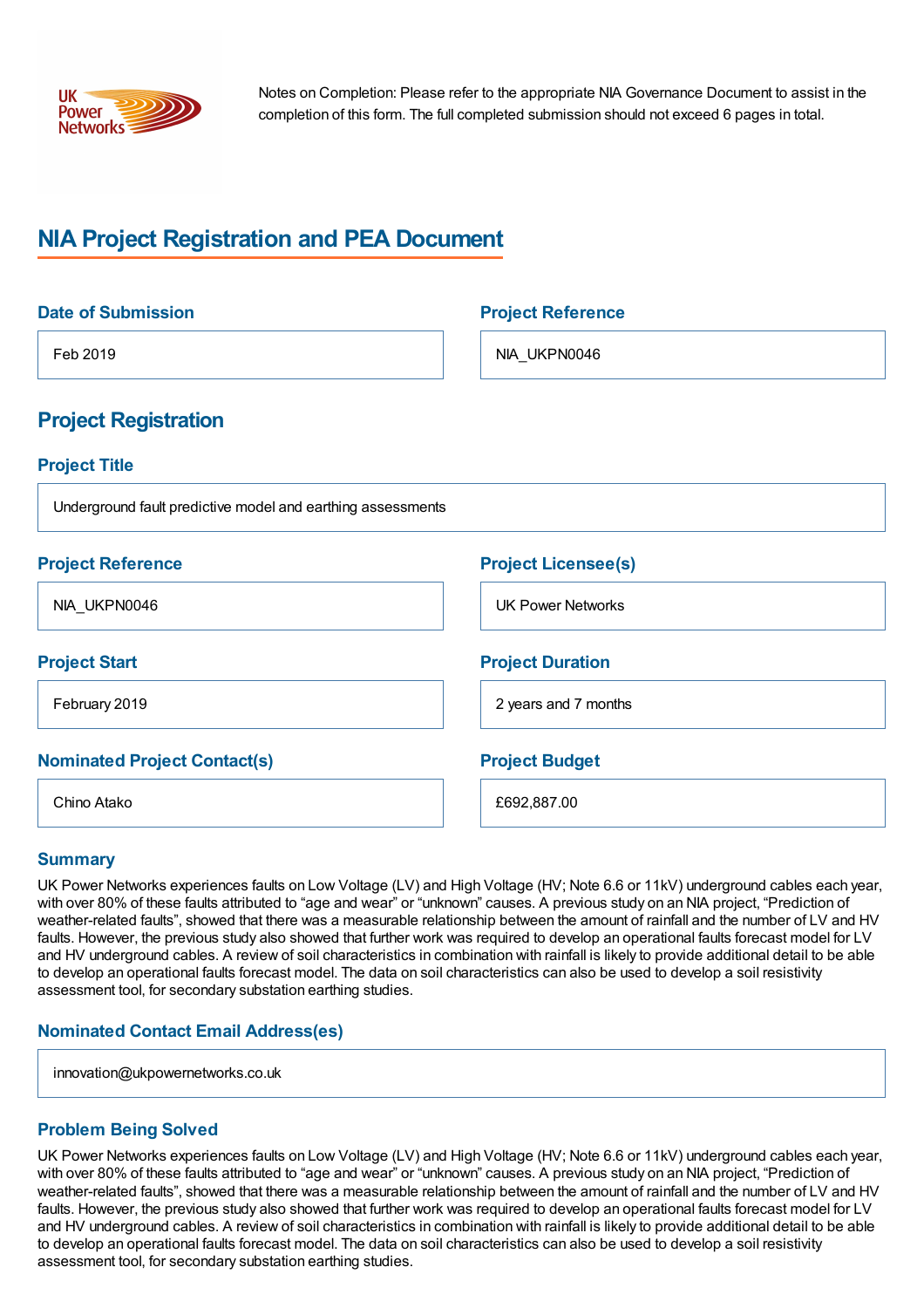## **Method(s)**

This project will involve a study of the effect of soil characteristics in combination with rainfall, on a number of LV and HV underground cable faults. The learning from this study will be used to develop an operational faults forecast model for LV and HV underground cables if a well-defined relationship is observed. The project will also involve the development of a soil resistivity assessment tool, for secondary substation earthing studies, using information on soil characteristics.

Update, January 2021:

The soil resistivity assessment tool was completed as planned in the first half of the project and has been implemented in UK Power Networks' Geospatial Analytics tool (GSA).

The fault prediction model based on geology in combination with weather, was not implemented because analyses completed by British Geological Surveys (BGS) did not identify a strong enough correlation between geology, rainfall and underground cable faults. As a substitute we plan to implement a statistical fault forecast model, based on weather alone.

A time extension to the project is being made, for six months, up till August 2021. The time extension will enable the Met Office to complete essential analyses to tweak a statistical faults forecast model based on weather alone, which will include underground cable fault predictions. The time extension will also enable us to implement the statistical fault forecast model inGSA. Overall this will allow the project to offer valuable conclusions and a functional faults forecast model at the end of the trial.

## **Scope**

The operational fault forecast model and the soil resistivity assessment tool would both be embedded in UK Power Networks' GIS tool, the Geospatial Analytics Web Application (GSA). The soil resistivity assessment tool, inGSA, will replace an unsupported out-of-date web version currently hosted by British Geological Surveys.

The project will be delivered as two use cases:

Use case 1 – Impact of geology on cable faults:

- Analyse soil data sets, historical rainfall and faults to determine correlations and to build a faults forecast algorithm
- Integrate static and dynamic data sources in the GSA tool including:

o Static data sources: soil type, soil moisture, compound topographic index, and other major key components related to faults identified in the project. These will be supplied as either ESRI .shp or MapInfo .TAB, although other formats may be available on request.

- o Dynamic data sources: daily and future weather forecasts. These will be provided via a web map service.
- Apply a faults forecast algorithm to the GSA tool, to display a heat map for faults forecasts, based on a combination of weather, soil type, soil conditions and geographic location.

Use case 2 – Data visualisation of engineering assessment results for substations:

- Integrate static data sources in the GSA tool including:
- Soil type, soil moisture, compound topographic index, and other major key components related to faults identified in the project.
- These will be supplied as either ESRI .shp or MapInfo .TAB, although other formats may be available on request.
- Earthing data
- Fault level data
- Protection settings data

This project will involve working with two project partners:

British Geological Surveys - To provide soil data and analyses;

• Met Office – To provide rainfall data (from their Met Office Global and Regional Ensemble Prediction System - MOGREPS) during the project.

And one supplier:

• Tata Consultancy Services – To provide design, testing, development and deployment activities to implement a fault prediction model and soil resistivity assessment tool, for secondary substation earthing studies, inGSA.

## **Objective(s)**

The objectives of this project include:

1. To determine the relationship between soil type, rainfall and underground cable faults

2. To build a faults forecast model for underground cables (if a meaningful relationship exists between soil type, rainfall and underground cable faults)

3. To build a soil resistivity assessment tool for desktop earthing assessments at substations

## **Consumer Vulnerability Impact Assessment (RIIO-2 Projects Only)**

n/a

## **Success Criteria**

The following criteria will be used to determine whether the project has been successful: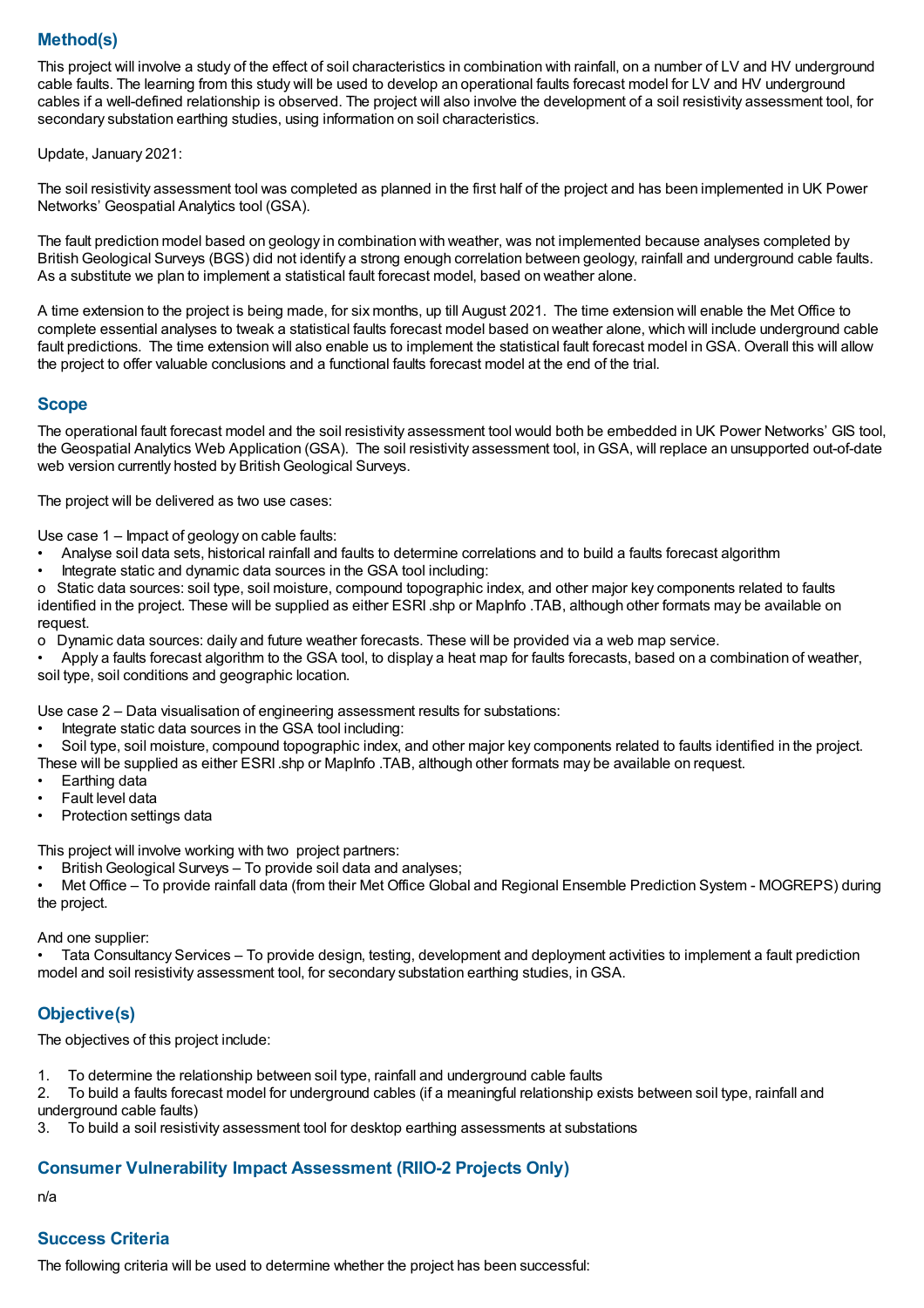• Should a relationship between soil data sets, historical rainfall and faults to determine be found, then the implementation of a reliable faults forecast model for underground cables in UK Power Networks' GSA

• Implementation of a soil resistivity assessment model in UK Power Networks' GSA

### **Project Partners and External Funding**

(1) British Geological Surveys - To provide soil data and analyses;

(2) Met Office – To provide rainfall data (from their Met Office Global and Regional Ensemble Prediction System – MOGREPS) during the project.

## **Potential for New Learning**

The project will improve our understanding of the relationship between soil types, rainfall and underground cable faults.

#### **Scale of Project**

The project will apply to underground cables in UK Power Networks' three network areas. This project scale has been determined to ensure that the solution (for fault prediction and soil resistivity assessment) being sought would be truly representative of different geographical areas. Limiting the scale to one network area will not provide us with enough information to determine whether the solution is applicable in different network areas which have different geo-related soil characteristics.

## **Technology Readiness at Start**

#### **Technology Readiness at End**

TRL3 Proof of Concept

#### **Geographical Area**

The project will apply to underground cables in UK Power Networks' three network areas.

#### **Revenue Allowed for the RIIO Settlement**

No revenue has been allowed for this project in the RIIO-ED1 settlement.

#### **Indicative Total NIA Project Expenditure**

£692,887

TRL8 Active Commissioning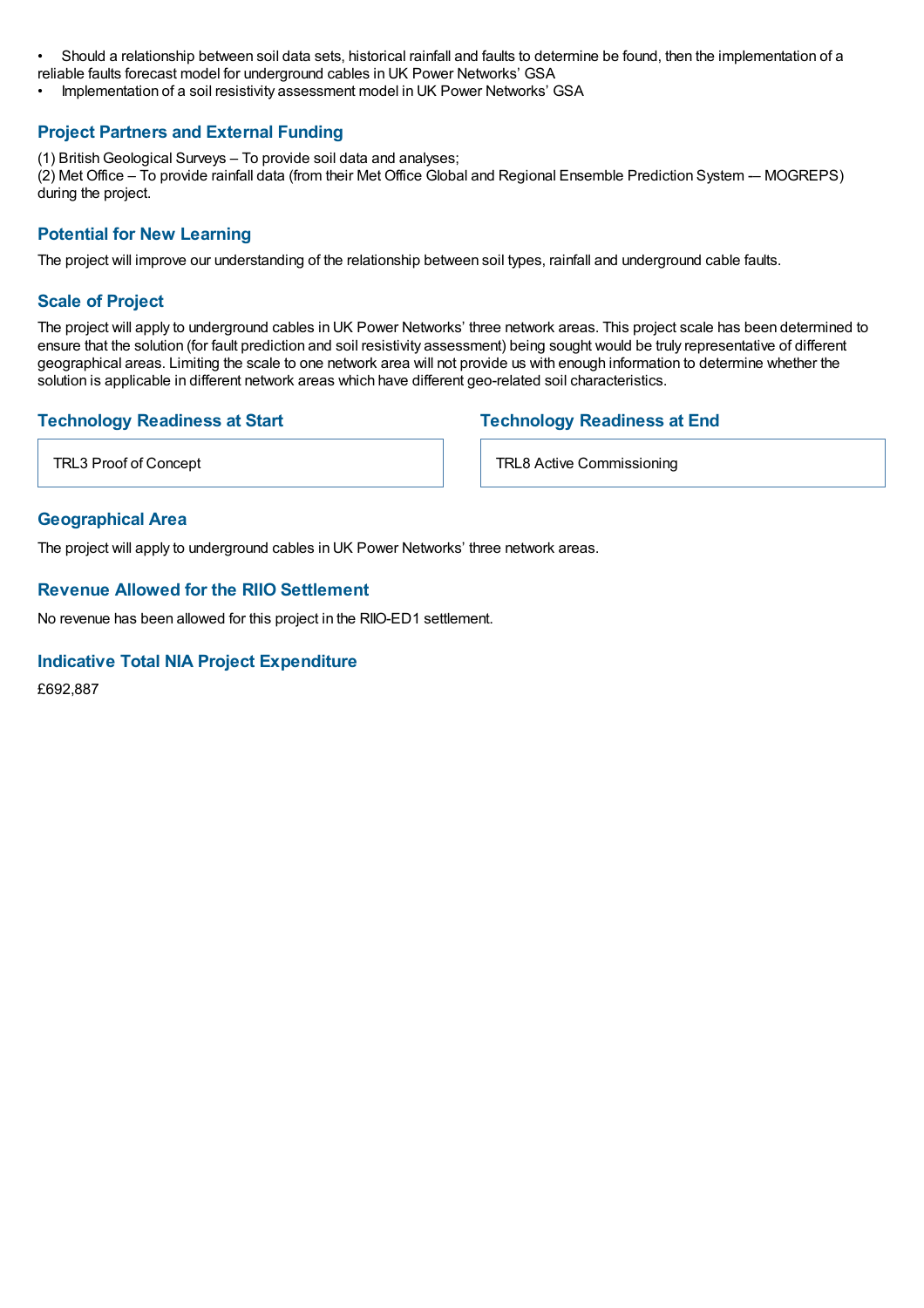## **Project EligibilityAssessment Part 1**

There are slightly differing requirements for RIIO-1 and RIIO-2 NIA projects. This is noted in each case, with the requirement numbers listed for both where they differ (shown as RIIO-2 / RIIO-1).

### **Requirement 1**

Facilitate the energy system transition and/or benefit consumers in vulnerable situations (Please complete sections 3.1.1 and 3.1.2 for RIIO-2 projects only)

Please answer **at least one** of the following:

#### **How the Project has the potential to facilitate the energy system transition:**

n/a

#### **How the Project has potential to benefit consumer in vulnerable situations:**

n/a

#### **Requirement 2 / 2b**

Has the potential to deliver net benefits to consumers

Project must have the potential to deliver a Solution that delivers a net benefit to consumers of the Gas Transporter and/or Electricity Transmission or Electricity Distribution licensee, as the context requires. This could include delivering a Solution at a lower cost than the most efficient Method currently in use on the GB Gas Transportation System, the Gas Transporter's and/or Electricity Transmission or Electricity Distribution licensee's network, or wider benefits, such as social or environmental.

#### **Please provide an estimate of the saving if the Problem is solved (RIIO-1 projects only)**

NPV (£k)

Base Cost: £2,944.32k Method cost: £1,617.39k Method Benefits: £1,674.24k Savings: Base Cost - Method Cost: £3,001.17k

The savings shown are from 2018/19 to 2030/31. It exclude the NIA project costs (development costs) but includes £188.83k of CML benefits and £214.75k of operational savings per year.

## **Please provide a calculation of the expected benefits the Solution**

Total NPV (£k) Base Cost: £2,944.32k Method cost: £2,277.26k Method Benefits: £1,674.24k NPV: Base Cost - (Method Cost - Benefits): £2,341.30k

The savings shown are from 2018/19 to 2030/31. It includes the NIA project costs in 2018/19 to 2020/21 and subsequent rollout costs and benefits from 2021/22 to 2030/31.

## **Please provide an estimate of how replicable the Method is across GB**

All of the other five DNO Groups inGB have underground cables on their electricity distribution networks. Hence hence the method proposed in this project will also be applicable to them. Also, the method can applied to the five DNO Groups inGB, each at a similar cost to UK Power Networks, provided each DNO Group has an already existing software tool to implement the solutions (a fault predictive model and soil resistivity model). UK Power Networks is utilising its existing GSA tool to implement the solution.

#### **Please provide an outline of the costs of rolling out the Method across GB.**

Total Cost (£k): £ 4,157k Note this is not discounted

This cost is based on each of the 6 DNO Groups replicating this project (i.e. £692.9k x 6)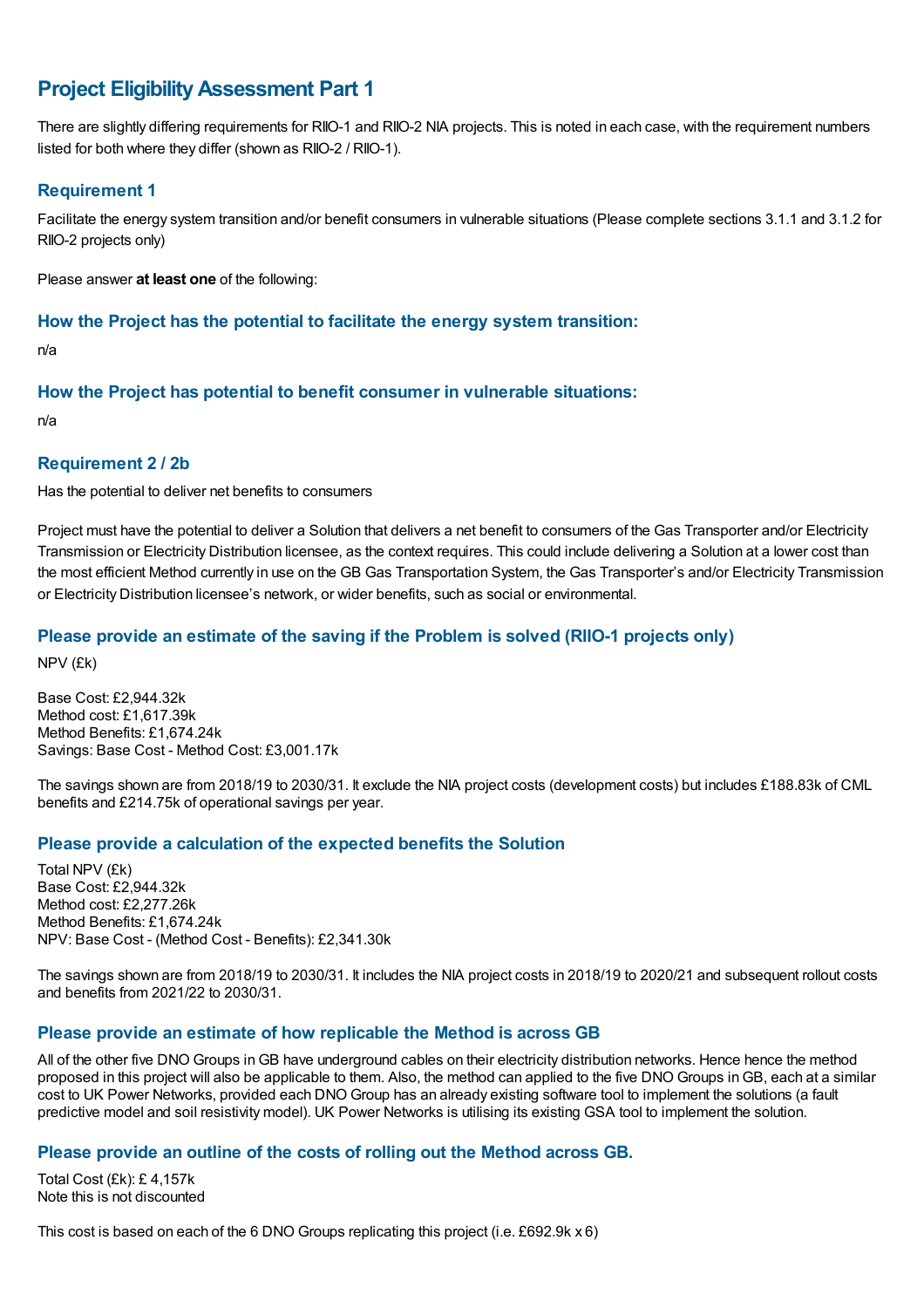## **Requirement 3 / 1**

Involve Research, Development or Demonstration

A RIIO-1 NIA Project must have the potential to have a Direct Impact on a Network Licensee's network or the operations of the System Operator and involve the Research, Development, or Demonstration of at least one of the following (please tick which applies):

 $\Box$  A specific piece of new (i.e. unproven in GB, or where a method has been trialled outside GB the Network Licensee must justify repeating it as part of a project) equipment (including control and communications system software).

 $\Box$  A specific novel arrangement or application of existing licensee equipment (including control and/or communications systems and/or software)

 $\nabla$  A specific novel operational practice directly related to the operation of the Network Licensees system

 $\Box$  A specific novel commercial arrangement

RIIO-2 Projects

 $\Box$  A specific piece of new equipment (including monitoring, control and communications systems and software)

 $\Box$  A specific piece of new technology (including analysis and modelling systems or software), in relation to which the Method is unproven

 $\Box$  A new methodology (including the identification of specific new procedures or techniques used to identify, select, process, and analyse information)

 $\Box$  A specific novel arrangement or application of existing gas transportation, electricity transmission or electricity distribution equipment, technology or methodology

 $\Box$  A specific novel operational practice directly related to the operation of the GB Gas Transportation System, electricity transmission or electricity distribution

 $\Box$  A specific novel commercial arrangement

#### **Specific Requirements 4 / 2a**

**Please explain how the learning that will be generated could be used by the relevant Network Licensees** n/a

## **Or, please describe what specific challenge identified in the Network Licensee's innovation strategy that is being addressed by the project (RIIO-1 only)**

n/a

Has the Potential to Develop Learning That Can be Applied by all Relevant Network Licensees

#### **Is the default IPR position being applied?**

**Ves** 

## **Project EligibilityAssessment Part 2**

#### **Not lead to unnecessary duplication**

A Project must not lead to unnecessary duplication of any other Project, including but not limited to IFI, LCNF, NIA, NIC or SIF projects already registered, being carried out or completed.

#### **Please demonstrate below that no unnecessary duplication will occur as a result of the Project.**

In developing this project we have reviewed previous NIA and NIC projects, reviewed libraries of engineering projects and discussed the project scope with colleagues from the industry and have not come across any project that provides the outputs we aim to achieve from this project.

#### If applicable, justify why you are undertaking a Project similar to those being carried out by any other **Network Licensees.**

n/a

## **Additional Governance And Document Upload**